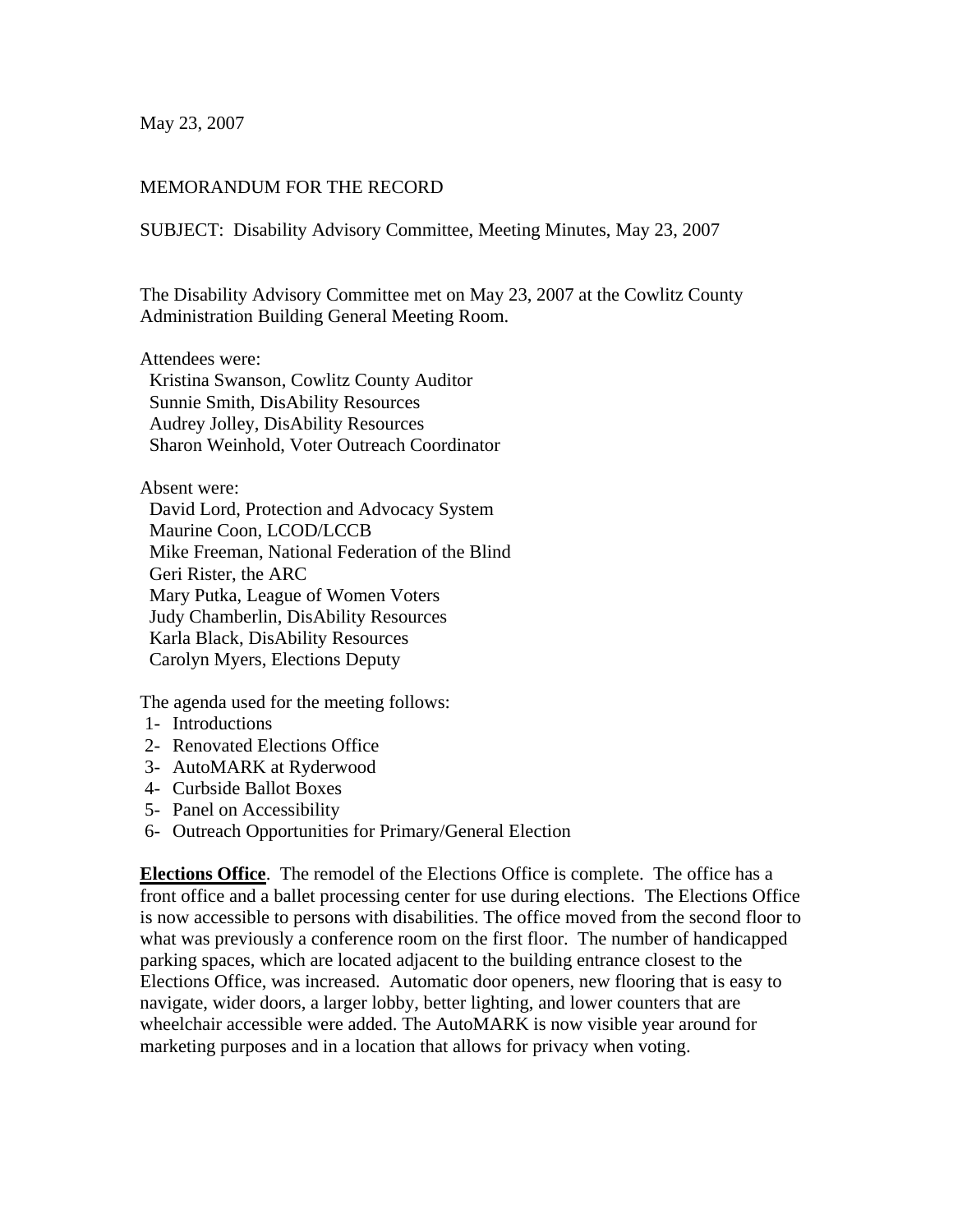**AutoMARK at Ryderwood**. In addition to having the AutoMARK available at the Cowlitz County Elections Office in the County Administration Building, we took the AutoMARK to Ryderwood for the Special Election in March. While several voters brought ballots that had already been voted, we did not get any votes on the AutoMARK. The attendees agreed that taking the AutoMARK out for elections is a great idea, but it will take time to make people aware of the AutoMARK and to get them comfortable with using it. The attendees thought we should not give up but continue to give voters the opportunity to see and test the AutoMARK.

**Curbside Ballot Boxes**. The Elections Office reported on their initiative to install curbside ballot boxes in the county. The plan is to install six ballot boxes, one each in Kelso, Longview Civic Circle, Longview West Side, Kalama, Woodland, and Castle Rock. The ballot boxes would allow persons with disabilities that are drivers, senior citizens, and all other voters to place their ballots in the ballot boxes without postage and without having to leave their vehicle. The ballot boxes will be gray (to differentiate them from the blue U.S. Mail Boxes), have a red sign on top saying Ballot Drop Box (to be removed between elections), and have a Cowlitz County logo and U.S. flag on the side. The ballot boxes would be permanent, clearly marked as ballot boxes, available 20 days before each election, and would be locked between elections. The ballots would be picked up daily or as needed. As of the time of the meeting, approval had been received from the Longview City Council to place a curbside ballot box on the Longview Circle. The Elections Office was working with the other locations to gain their approval. One ballot box had been ordered. Once that box is inspected and found to meet our needs, five more boxes will be ordered. The goal is to have the ballot boxes installed in June so they are available for the Primary and all future elections.

## **Panel on Assessibility**.

 As part of a Secretary of States training event on May 22, there was a panel on Accessibility. Participants on the panel included the Thurston County Auditor and two members of the Thurston Disability Advisory Committee (Denise Colley and Michael Rogers), David Lord from WAMPAS, Sunnie Smith, and Sharon Weinhold. Topics of discussion included: What was it like to vote for the first time? What are the biggest challenges to voting for the disability community? Are counties providing accessible office/poll sites/voting locations? What are some creative ideas to provide accessibility? How do you find members to serve on your Disability Advisory Committee? How can we make members of the disability community a part of the elections process?

 Some counties are still struggling with forming their Disability Advisory Committee. A major challenge for most counties is marketing accessibility and accessible voting devices, targeting the right people, and getting them to use the voting devices. The Secretary of States Office provided statistics for Washington State on the percent of the total population of people age  $21 - 64$  with a disability per the 2000 census. The statistics showed that for Washington State, 18% of the population had a disability; for Cowlitz County, the percent was 21% - 24%. The census definition of "disability" is "sensory disability, physical disability, mental disability, and self-care disability".